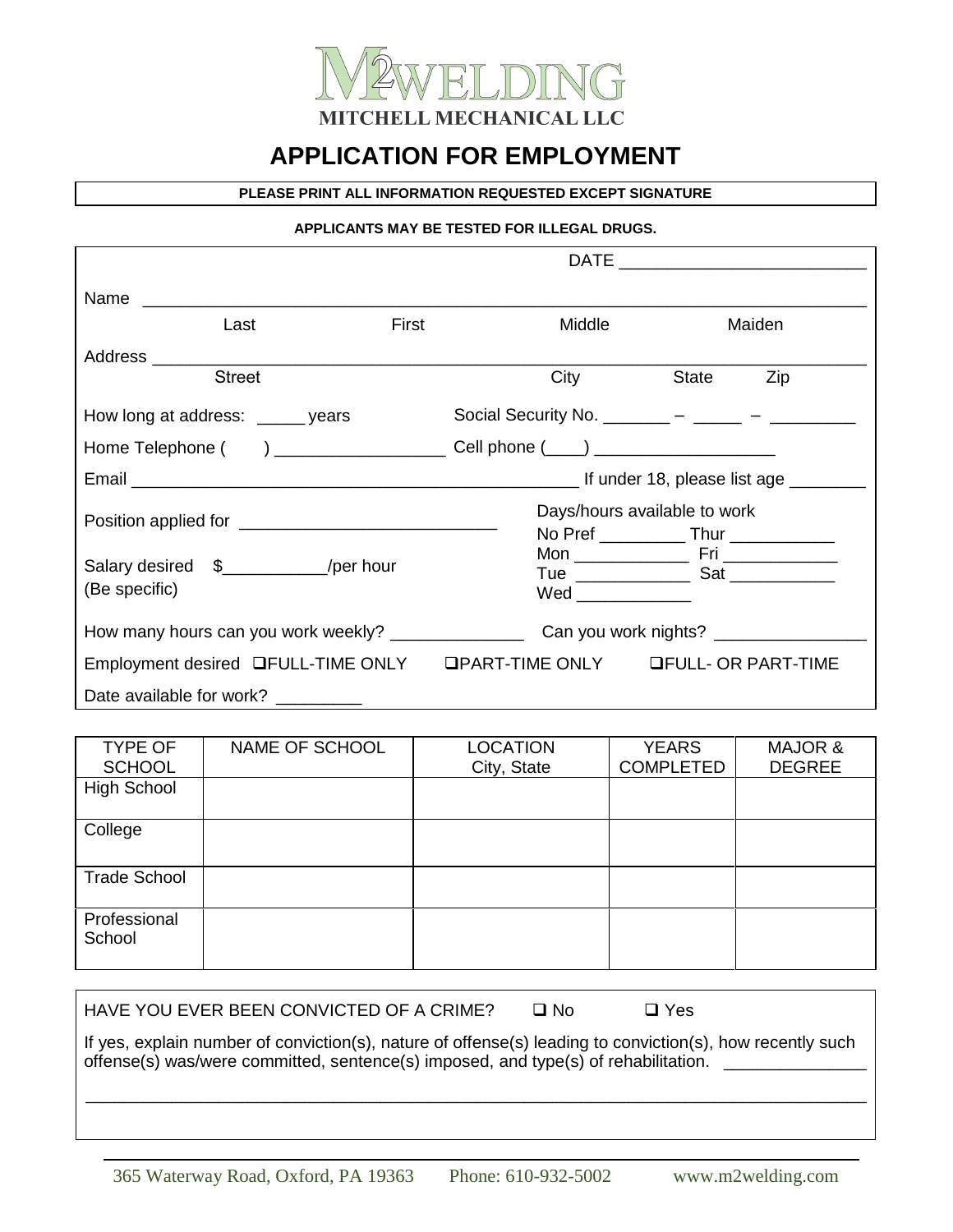

ヿ

| DO YOU HAVE A DRIVER'S LICENSE? □ Yes □ No                                       |                                                                     |  |               |  |
|----------------------------------------------------------------------------------|---------------------------------------------------------------------|--|---------------|--|
| What is your means of transportation to work? __________________________________ |                                                                     |  |               |  |
| Driver's license<br>Expiration date ___________________                          |                                                                     |  |               |  |
| Have you had any accidents during the past three years?                          |                                                                     |  |               |  |
|                                                                                  |                                                                     |  |               |  |
| Have you had any moving violations during the past three years?                  |                                                                     |  |               |  |
| Please list two references other than relatives or previous employers.           |                                                                     |  |               |  |
|                                                                                  |                                                                     |  |               |  |
|                                                                                  |                                                                     |  |               |  |
|                                                                                  |                                                                     |  |               |  |
|                                                                                  |                                                                     |  |               |  |
| Telephone ( )                                                                    |                                                                     |  | Telephone ( ) |  |
|                                                                                  |                                                                     |  |               |  |
|                                                                                  |                                                                     |  |               |  |
|                                                                                  |                                                                     |  |               |  |
|                                                                                  |                                                                     |  |               |  |
| <b>Military Experience</b>                                                       |                                                                     |  |               |  |
| HAVE YOU EVER BEEN IN THE ARMED FORCES? □ Yes □ No                               |                                                                     |  |               |  |
|                                                                                  |                                                                     |  |               |  |
| WERE YOU HONORABLY DISCHARGED? Q Yes<br>$\square$ No                             |                                                                     |  |               |  |
|                                                                                  | ARE YOU NOW A MEMBER OF THE NATIONAL GUARD?<br>$\Box$ Yes $\Box$ No |  |               |  |
|                                                                                  |                                                                     |  |               |  |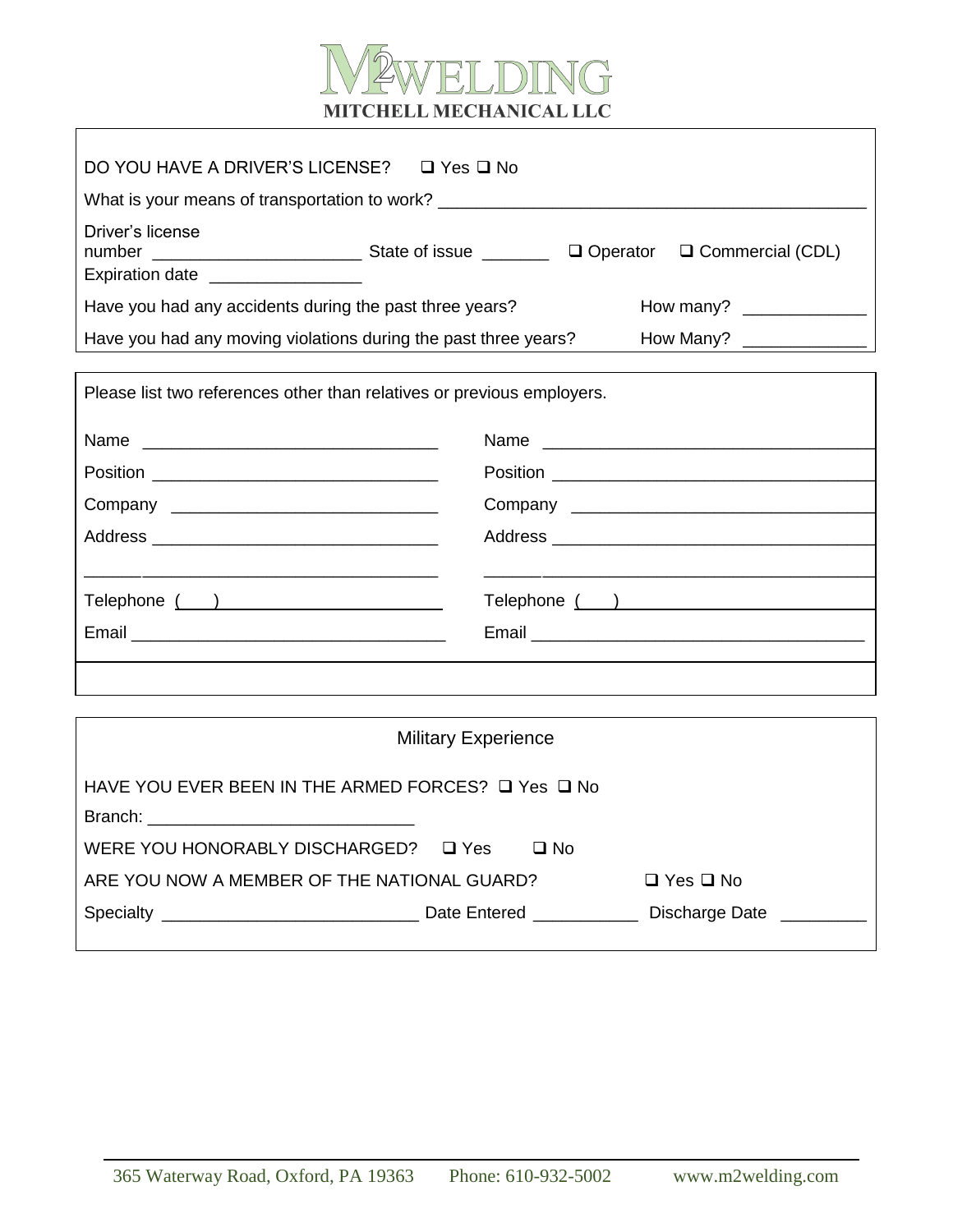

### **Work Experience**

Please list your work experience for the **past five years** beginning with your most recent job held. If you were self-employed, give firm name. **Attach additional sheets if necessary.**

| Name of employer<br><b>Street Address</b><br>City, State, Zip Code<br>Phone number                                                | Name of last<br>supervisor | Employment<br>dates | Pay or salary |  |
|-----------------------------------------------------------------------------------------------------------------------------------|----------------------------|---------------------|---------------|--|
|                                                                                                                                   |                            | From                | <b>Start</b>  |  |
|                                                                                                                                   |                            | To                  | Final         |  |
|                                                                                                                                   | Your last job title        |                     |               |  |
| Reason for leaving (be specific)                                                                                                  |                            |                     |               |  |
| List the jobs you held, duties performed, skills used or learned, advancements or promotions while you<br>worked at this company. |                            |                     |               |  |
|                                                                                                                                   |                            |                     |               |  |

| Name of employer<br><b>Street Address</b>                                                                                         | Name of last<br>supervisor | Employment<br>dates | Pay or salary |  |
|-----------------------------------------------------------------------------------------------------------------------------------|----------------------------|---------------------|---------------|--|
| City, State, Zip Code                                                                                                             |                            | From                | <b>Start</b>  |  |
| Phone number                                                                                                                      |                            | To                  | Final         |  |
|                                                                                                                                   | Your Last Job Title        |                     |               |  |
| Reason for leaving (be specific)                                                                                                  |                            |                     |               |  |
|                                                                                                                                   |                            |                     |               |  |
| List the jobs you held, duties performed, skills used or learned, advancements or promotions while you<br>worked at this company. |                            |                     |               |  |
|                                                                                                                                   |                            |                     |               |  |
|                                                                                                                                   |                            |                     |               |  |
|                                                                                                                                   |                            |                     |               |  |
|                                                                                                                                   |                            |                     |               |  |
| May we contact your present employer?                                                                                             | $\Box$ Yes $\Box$ No       |                     |               |  |
| Did you complete this application yourself                                                                                        | $\Box$ Yes $\Box$ No       |                     |               |  |

If not, who did? \_\_\_\_\_\_\_\_\_\_\_\_\_\_\_\_\_\_\_\_\_\_\_\_\_\_\_\_\_\_\_\_\_